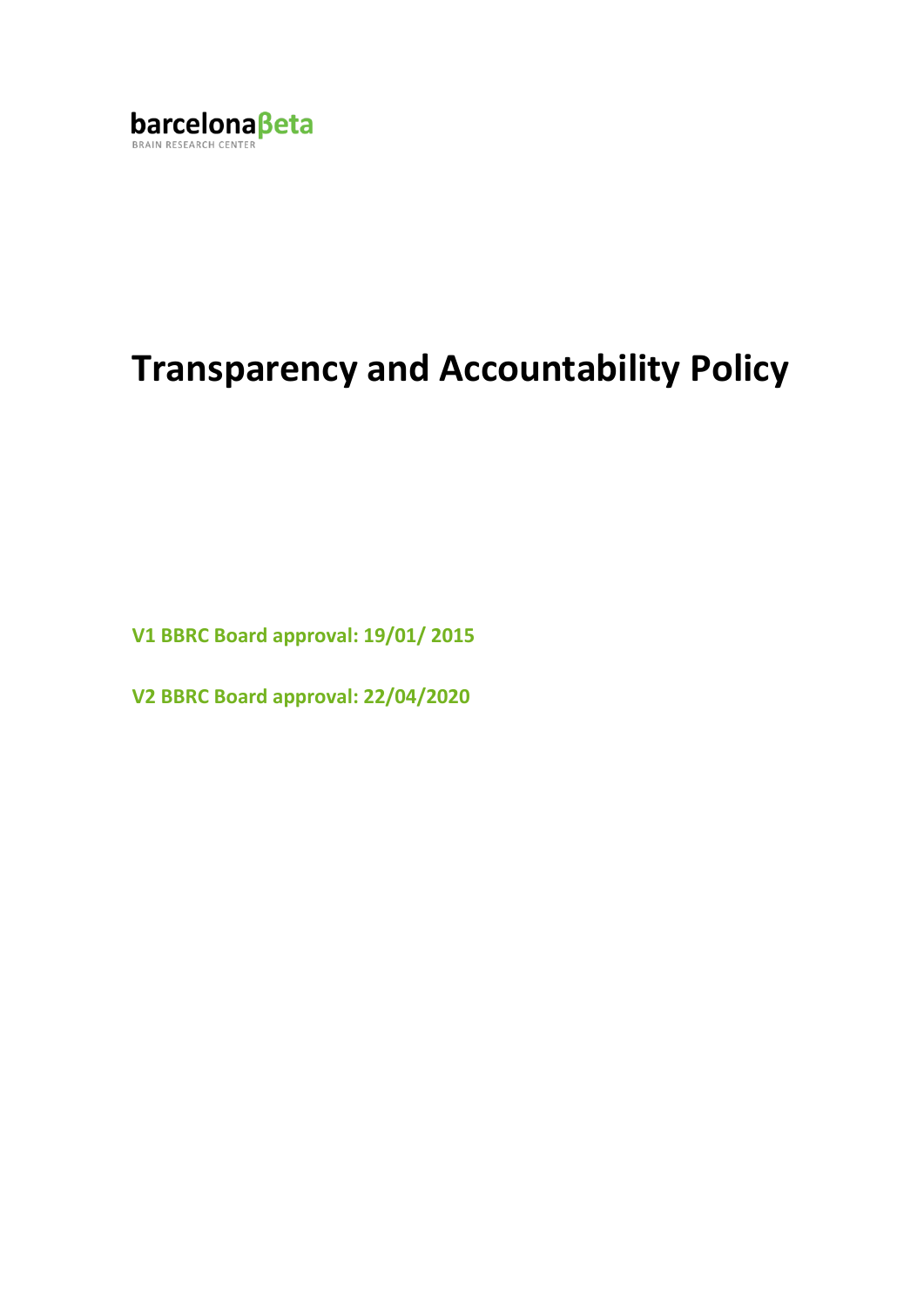

## **Contents**

| 4. Principle of Communication and Accurate Representation of Information 7            |  |
|---------------------------------------------------------------------------------------|--|
|                                                                                       |  |
|                                                                                       |  |
| 8. Principle of Submission of Annual Accounts and Compliance with Legal Obligations10 |  |
|                                                                                       |  |
|                                                                                       |  |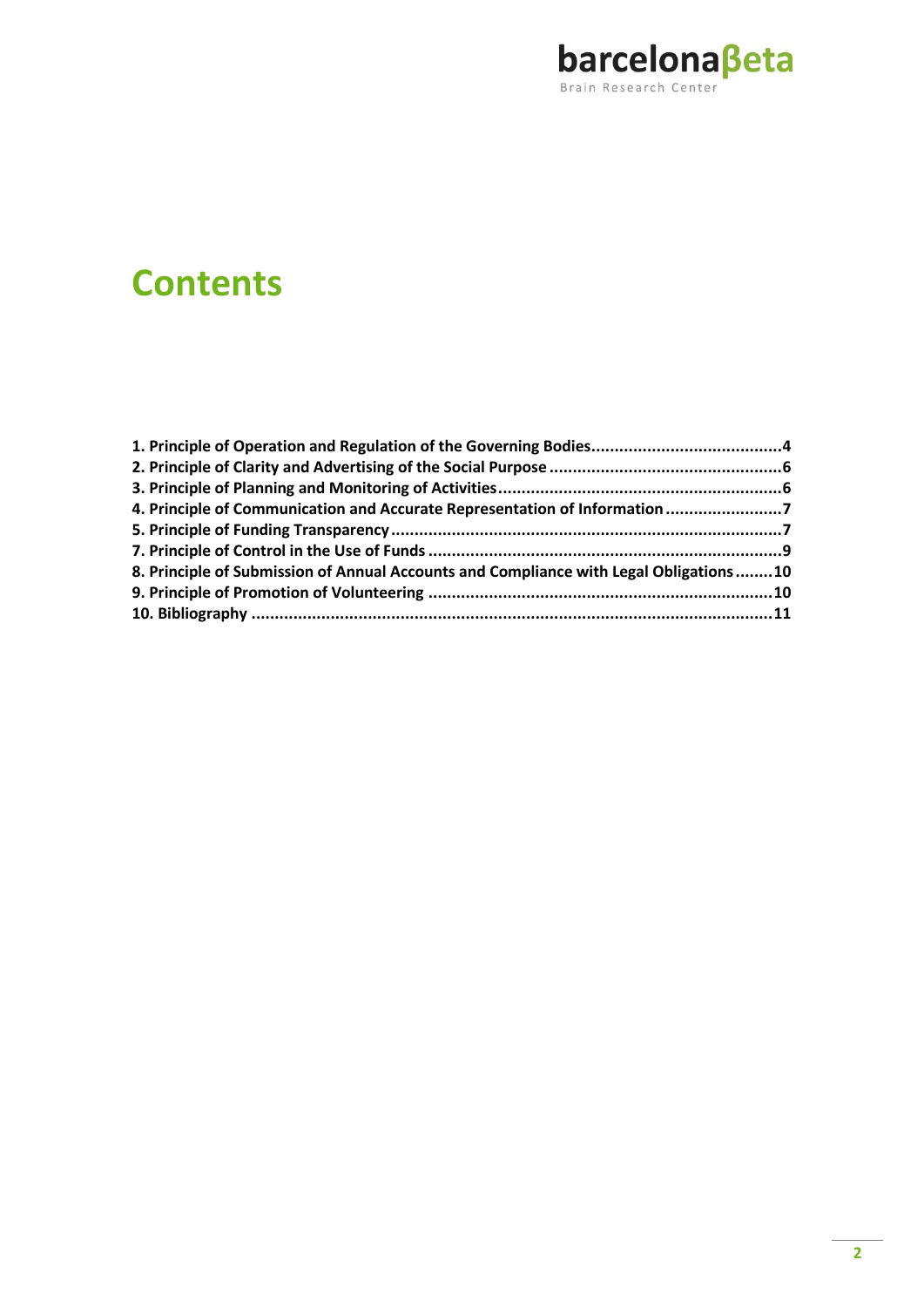

Barcelonaβeta Brain Research Center Foundation has a set of values and its own transparency and accountability policy to guide its actions, by defining objectives, criteria and tools based of those approved by the Pasqual Maragall Foundation. The Foundation is an organization that wants to be efficient, rigorous, results-oriented, transparent and committed to being accountable to society. With respect to scientific research, we are committed to ensure that our practices are of the highest quality and integrity following the Code of good scientific practice of the [Barcelona Biomedical Research Park \(PRBB\).](http://www.prbb.org/)

The Foundation wishes to contribute to conquering an indiscriminate disease, seeking partnerships and collaborations in all areas and sectors, regardless of any ideology, with the unique intention of stopping the disease and improving the daily lives of the people suffering from it.

A set of principles and commitments are presented below. This relationship is considered to be continually evolving and open to any adjustment which may be relevant and necessary. For this reason, we have also defined and implemented specific action plans to continuously improve our practices.

The Foundation and all its members are committed to implementing and accounting for this "Transparency Policy".

For operative reasons and in order to rationalise its work, the Barcelonaβeta Brain Research Center Foundation entrusts the Pasqual Maragall Foundation with the management and administration of its resources, this organization following the same guidelines of this Code about fundraising, relationships with collaborating companies and organisations, recruitment process, supplier selection, expenses policy and financial investments.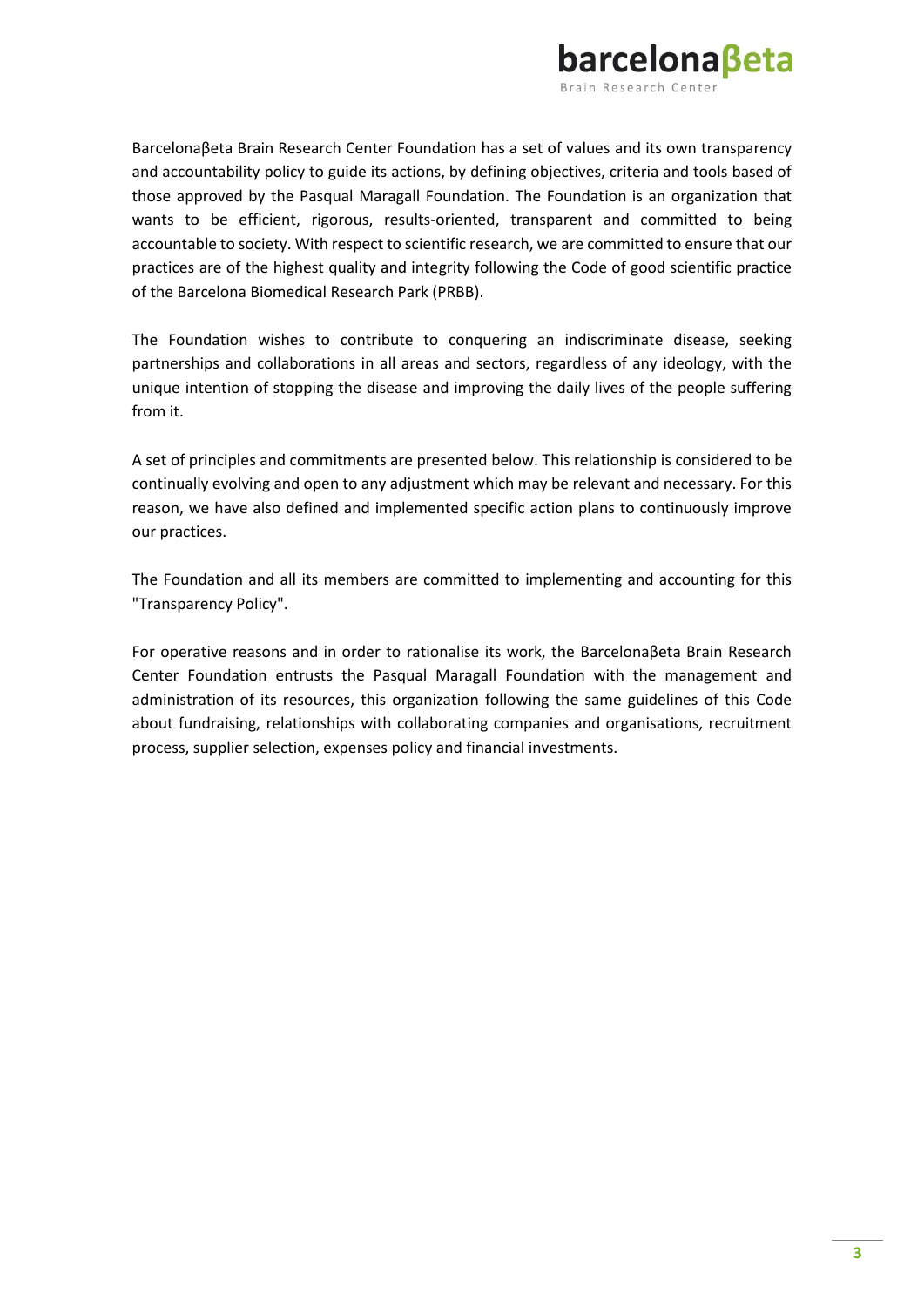

#### <span id="page-3-0"></span>**1. Principle of Operation and Regulation of the Governing Bodies**

The Barcelonaβeta Brain Research Center, organisation created by the Pasqual Maragall Foundation and the Pompeu Fabra University has four governing bodies: the Board, the Executive Committee, the Direction and the Management.

With respect to the Board:

- A) The Board is the highest body of management, decision and representation of the Foundation (Art. 20.2, Statutes of the FBβ). The Board of is responsible for representing the Foundation (Art. 25.2. BBRC Statutes), and the administration of the assets and rights that make up its assets (Art. 13 BBRC Statutes). The Board is a collegiate body and is made up of a minimum of 4 members and a maximum of 15 members (Art. 22.1. BBRC Statutes).
- B) The Board meets in regular session at least twice a year and compulsorily during the first semester of the natural year with the purpose of approving the annual accounts of the previous tax year. It has to meet in extraordinary session after call at the request of its president as many times as this one considers it necessary and for the good functioning of the Foundation. It has to meet as well at the request of a quarter of the Board members and in this case the meeting will take place within 30 days following the request. (Art. 27.1. Statutes of the FBβ)
- C) The board members have the right and the duty to attend the meetings, to inform themselves about the progress of the Foundation and to participate to the deliberations and adoptions of agreements (Art. 23.4. Statutes of the FBβ).
- D) The names of the members of the Board and their posts are public, as well as their professions outside the Foundation. This information can be accessed through the annual report.
- E) The post of board member is unpaid, but members have the right to advances of money for, and reimbursement of, expenses duly justified as well as compensation for damage caused through execution of their office (Art. 24. Statutes of the FBβ).
- F) The board membership has an unlimited duration for the members designed by the Founders, however, they automatically will cease in the time they lose the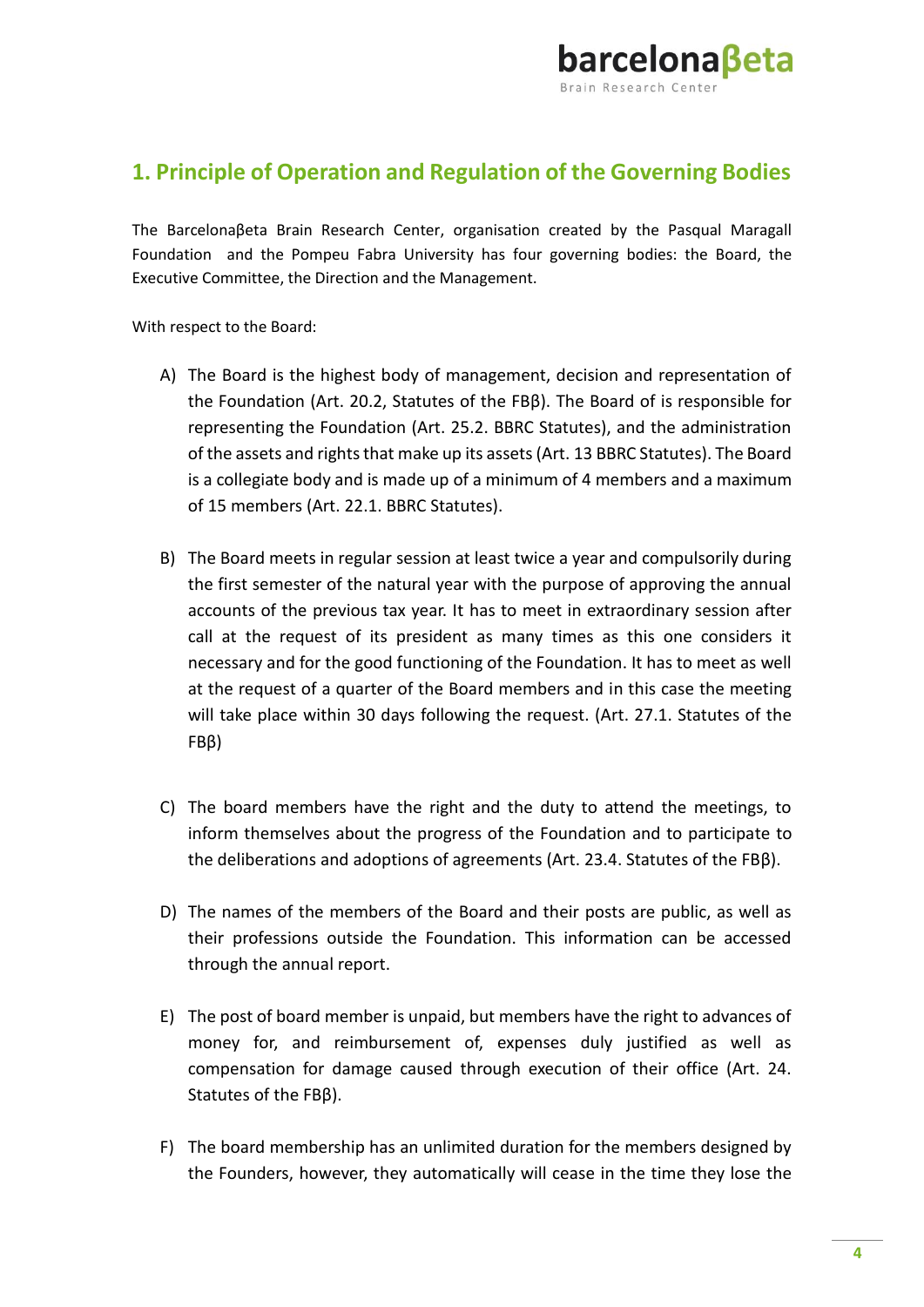

condition for which they were appointed (Art. 23.6. BBRC Statutes). The rest Board members are appointed for a period of four years, and may be renewed for successive periods of the same duration without any limitation. In this case, if a vacancy occurs before the end of the statutory term, the term of mandate of the replaced person will end on the same date as that corresponding to the replaced person (Art. 23.7. BBRC Statutes).

- G) The Foundation has Board-approved mechanisms which avoid conflicts of interest (Art. 32 BBRC Statutes, point 12 of the Foundation's Code of Good Practice).
- H) Those who take part of the bodies of management of the Foundation and who would have obtained elected posts or who would have been named to exercise political responsibilities would suspend temporally their participation to the bodies of the Foundation meanwhile this condition lasts. This incompatibility won't take place for the members of the bodies of the Foundation in representation of public administration or related organisations.

Regarding the Executive Committee:

- A) The Executive Committee is a delegated body of the Board that exercises ordinary functions of monitoring and promoting the Foundation's activities, as well as those other delegated powers provided for in the Articles of Association (Art. 34.7 BBRC Statutes).
- B) It is made up of a minimum of three Board members and a maximum of nine, who will remain in office as long as they maintain their status as members of the Board of Trustees (Art. 34.4 BBRC Statutes).
- C) The Executive Committee shall meet whenever convened by the person holding its presidency, on its own initiative or at the request of half of the members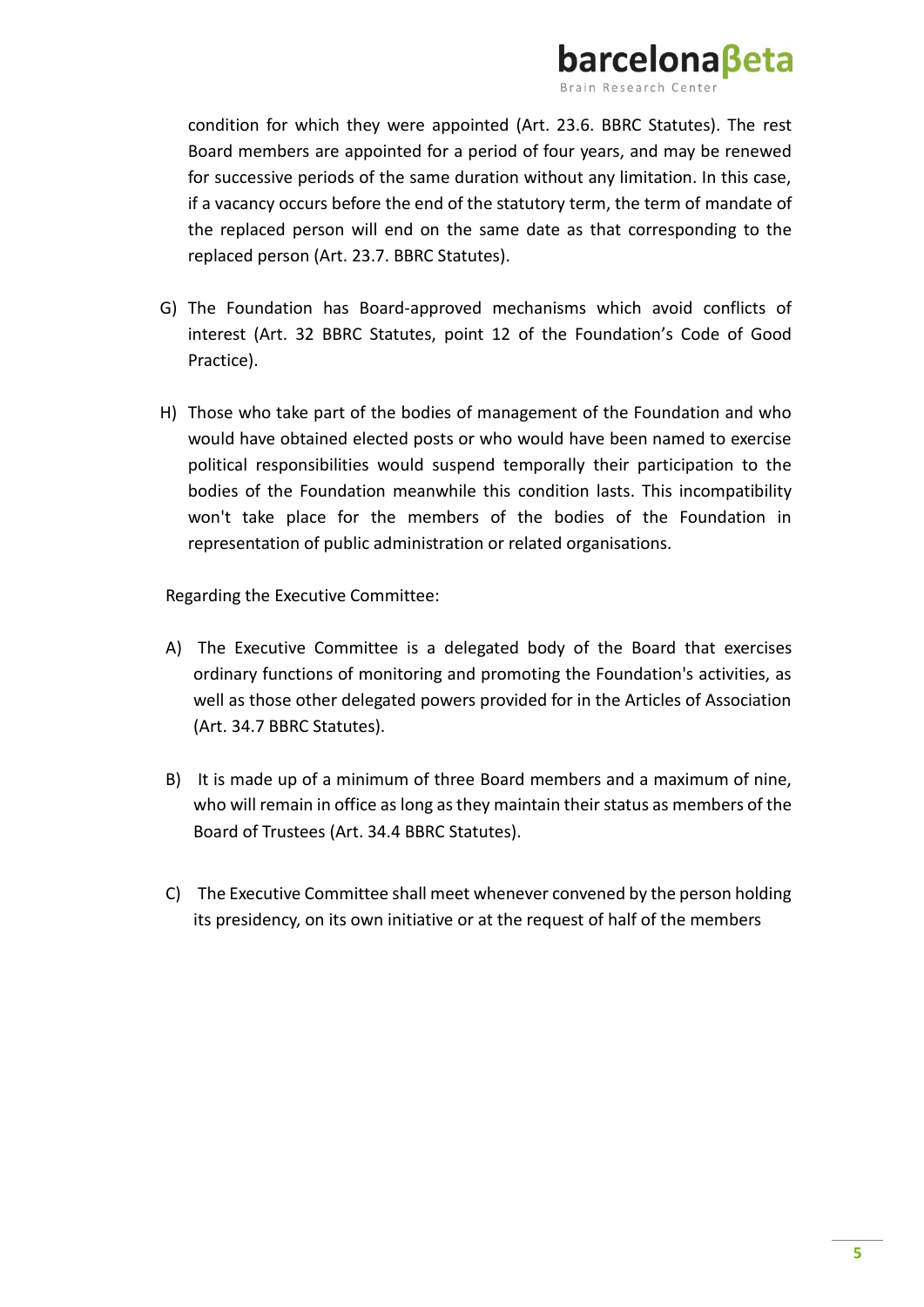

#### <span id="page-5-0"></span>**2. Principle of Clarity and Advertising of the Social Purpose**

The Foundation follows guidelines based on the principles of transparency, ethical behaviour and mutual respect.

- A) The purpose of the Foundation is clear, precise and bounded. This is detailed in its Statutes as follows: "The Foundation aims to promote scientific research in the field of Alzheimer's disease and the related neurodegenerative diseases" (Art. 5.1. Statutes of the FBβ).
- B) The Board determinates and decides its program of activities in accordance with the Foundation's purposes, always respecting the general interest and the applicable dispositions of the Law  $4/2008$ , of the  $24<sup>th</sup>$  of April, of the third book of the civil Code of Catalonia, relative at the juridical persons (Art. 6.1. Statutes of the FBβ).
- C) The social purpose is known by all members of the organization, including volunteers, and is easily accessible by the public.

#### <span id="page-5-1"></span>**3. Principle of Planning and Monitoring of Activities**

- A) The Board prepares and approves the annual budget (Arts. 25 and 26.3 of the BBRC Statutes). It also approves the action plans of the Foundation, addressing its activities, so that the budgets are executed and the vigil for the realization of the annual plan of activities. In addition, there is a three-year strategic plan for the Foundation, which encompasses the entire organization with quantifiable goals.
- B) The Board elaborates and approves the quote annually. Also it approves the plans of action of the Foundation, leads the regular monitoring and promotes its activities as well as executes the quotes and takes care of the execution of the annual plan of activities. Additionally, there is a three year strategic plan for the Foundation, which includes measurable objectives for the entire organization (Arts. 25. and 26.3. Statutes of the FBβ).
- C) The Board determinates and decides its program of activities in accordance with the Foundation's purposes, always respecting the general interest and the applicable dispositions of the Law  $4/2008$ , of the  $24<sup>th</sup>$  of April, of the third book of the civil Code of Catalonia, relative at the legal persons (Art. 6.1. Statutes of the FBβ).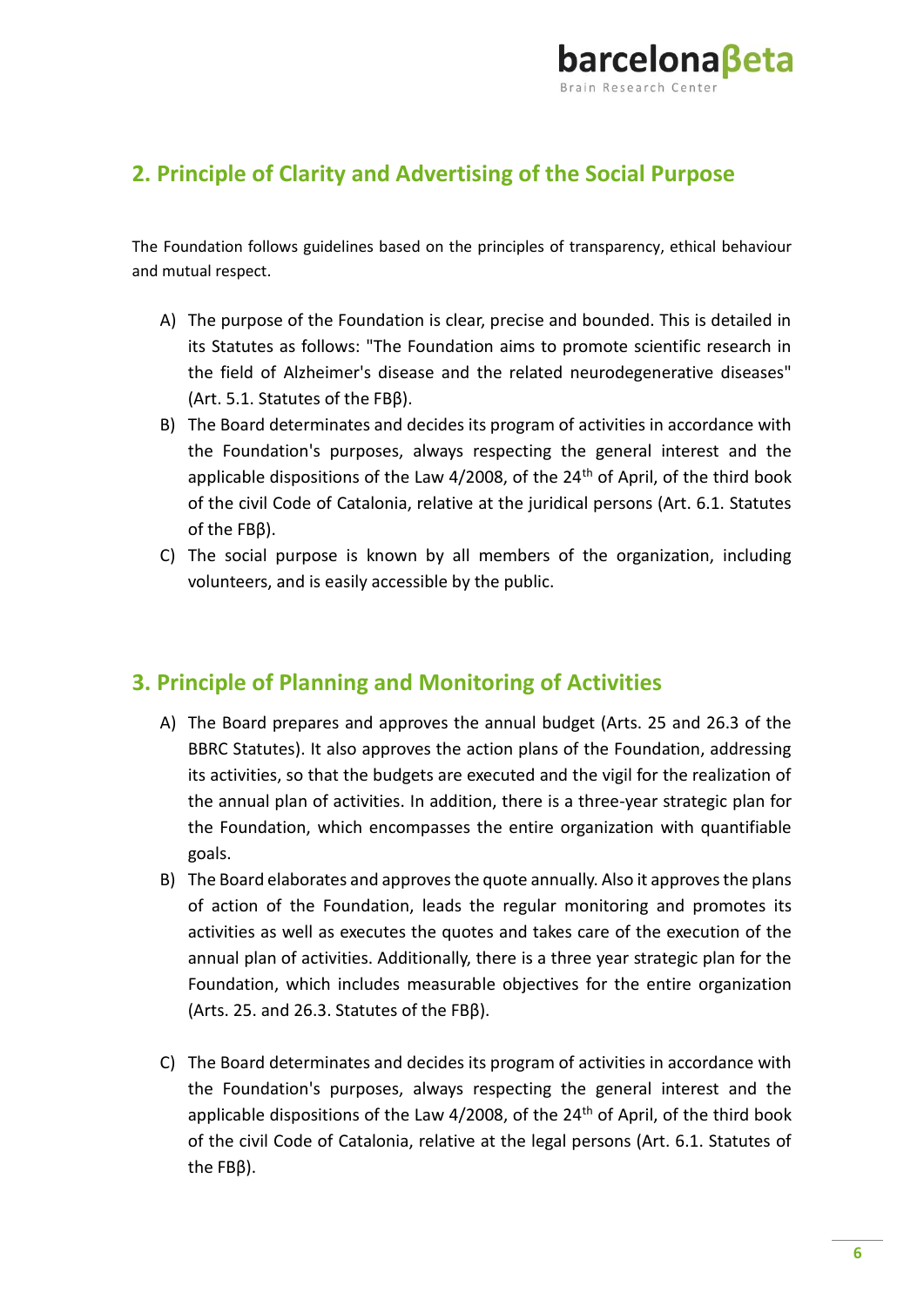

The Foundation has internal systems of monitoring, evaluation and measurement of the impact of its activities.

- Specific audits are performed for long-term projects. When this audit is not expressly required, the Foundation carries out joint monitoring meetings periodically, so that the financial backer may know how their supported project is progressing. Furthermore, a report is produced at the end of every project, justifying the objectives achieved against the resources used.
- The Foundation has criteria and a process for the selection of project activities approved by the Board (Item 4 of the Foundation's Code of Good Practice).

### <span id="page-6-0"></span>**4. Principle of Communication and Accurate Representation of Information**

- 1) Advertising campaigns, fundraising and any other public information of the Foundation, accurately and unambiguously reflect the objectives of the entity.
- 2) The report on the Foundation's activities is published annually. This includes information about the activities undertaken during the year, the source and destination of resources, the organizations and companies working with the Foundation, the names of the members of the Board and of the staff, and other data of interest.
- 3) Regarding the origin and destination of resources, annually and through the website, the Foundation publishes the annual accounts and the corresponding audit report.

#### <span id="page-6-1"></span>**5. Principle of Funding Transparency**

- A) The activities of private and public fundraising, its costs and the annual revenue (sponsors, partners, donors, proceedings and events) are detailed in the annual report, and are available through the annual accounts.
- B) Ongoing projects of the Foundation are made public via the annual accounts, where the financial backers of each project are listed and classified according to the amount contributed to the Foundation.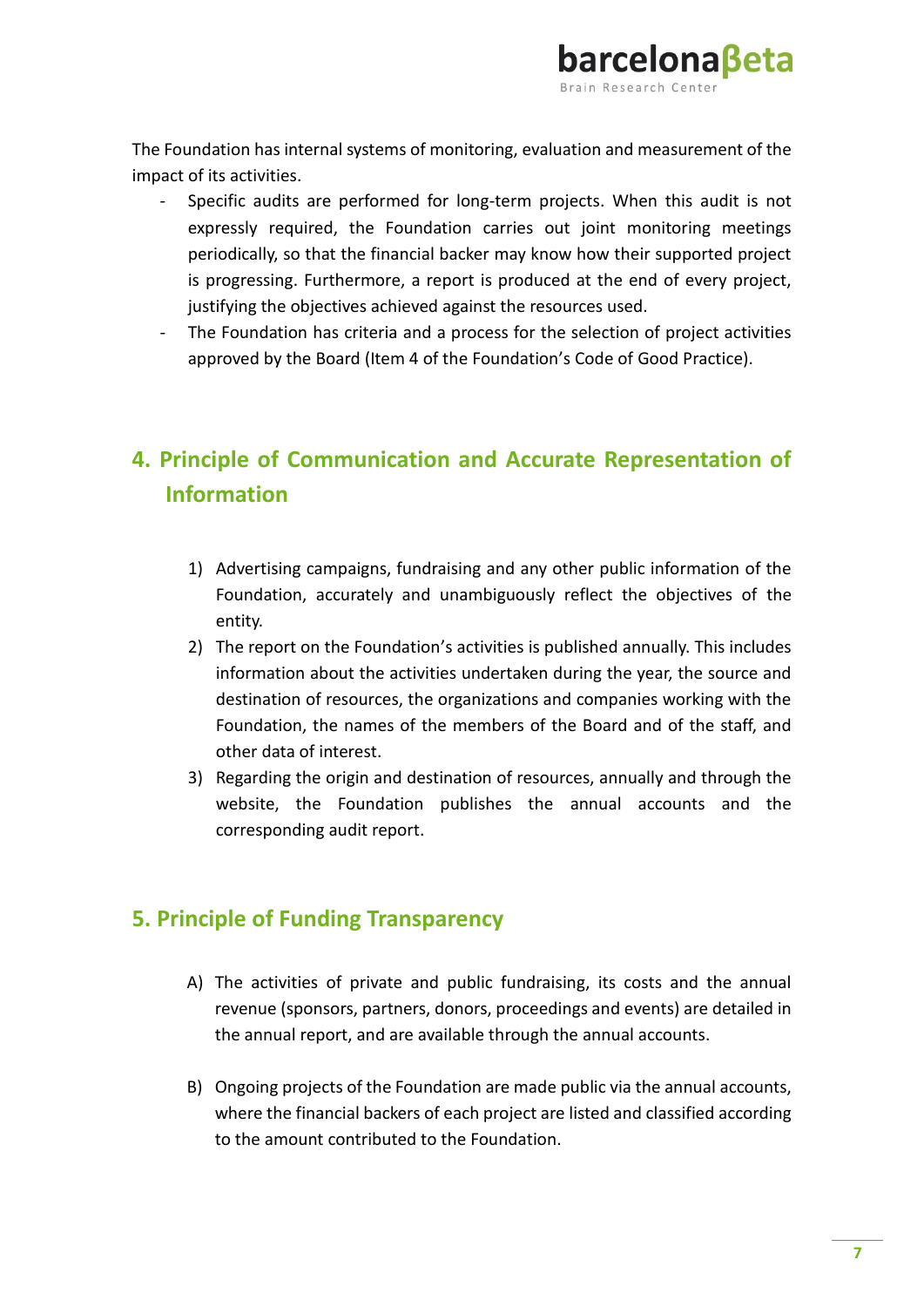

barcelonaßeta

- D) The Barcelonaβeta Brain Research Center Foundation has implemented the necessary measures to comply with Regulation (EU) 2016/679 on the protection of data of individuals with regard to the processing of personal data and the free movement of such data (GDPR), and Organic Law 3/2018, of 5 December, on the Protection of Personal Data and the guarantee of digital rights. Therefore, the Foundation includes in its data collection media the relevant information in accordance with current legislation. On the other hand, in compliance with the GDPR, there is a specific Code of Good Practice on this subject, which employees and external collaborators know and respect.
- E) Sponsorship agreements and collaboration agreements with companies and institutions are formalized in writing. In them, agreements for the assignment of rights to the body's logo are also detailed.
- F) To ensure the lawful origin of the funds obtained by the Foundation, an action protocol has been implemented, named the "Internal Control for the Prevention of Money Laundering", a protocol of which all workers are knowledgeable.
- G) Fundraising also follows the criteria of Law 10/2010, of 28 April, on the Prevention of Money Laundering and the Financing of Terrorism, of which all workers are.

#### **6. Principle of Plurality in Funding**

- A) The funding sources that sustain the Foundation are (Art. 10.1. Statutes FBβ):
	- Regular contributions from collaborators.
	- Contributions and donations from any other person or entity.
	- Revenue from the rendering of services.
	- Inheritances, legacies and other testamentary disposition in its favour.
	- Yields obtained from employment of its assets.
	- The grants, preferential loans and any other assistance received from any public or private entity or any national or international body.
- B) The Foundation's funding is diversified and guarantees the independence of the organization in decision making.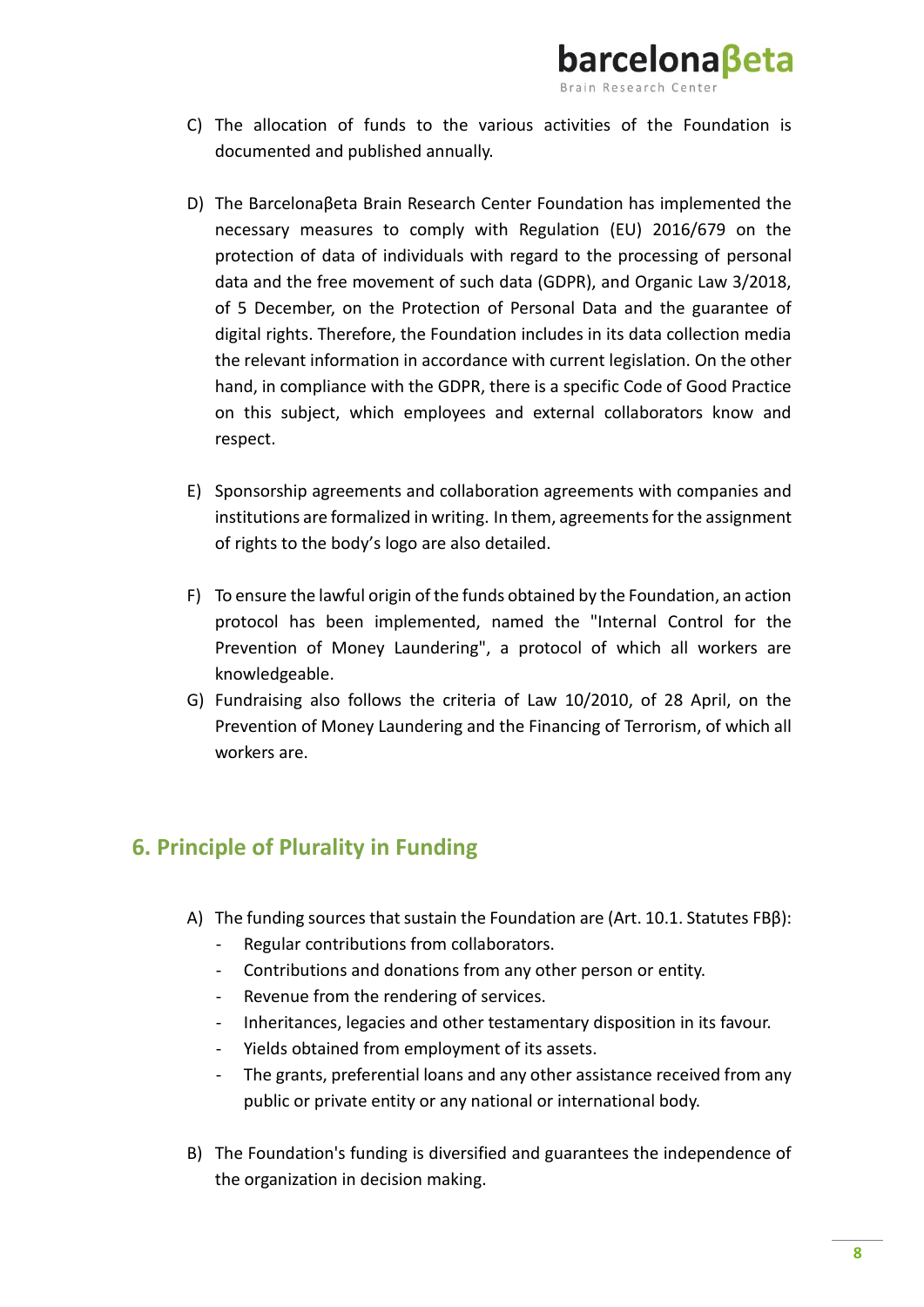#### <span id="page-8-0"></span>**7. Principle of Control in the Use of Funds**

A) The Foundation has accurate information regarding the origin and destination of resources, monitoring is done through variable costing segregated by projects and activities. That is to say, there is a system to determine the degree of achievement of the internal plans of the organization, and for later comparison with predetermined targets.

barcelonaßeta

- B) There is a list of suppliers and collaborators with the Foundation's activity and a protocol for their selection (Item 7 of the Foundation's Code of Good Practice).
- C) Also, there is an internal process for procurement, supplies and expense notes previously approved by management.
- D) The Board approves and allocates the quoted resources and budget settlement in the program of activities of the Foundation (Art. 25. Statutes of the FBβ).
- E) In accordance with Law 4/2008, of 24 April, of the third book of the Civil Code of Catalonia, relating to legal persons, it is necessary to apply at least 70% of the annual net income obtained to comply with the founding purposes. Its calculation is recorded in the annual accounts of the Foundation. The rest must be applied to the deferred fulfillment of these purposes or to the increase of the Foundation's own funds, and their application is approved by the Board of Trustees. This application must be effective within four years from the beginning of the year following that of the accounting accreditation.
- F) Investments meet the requirements of appropriate prudence, with a low risk profile.
- G) The expenses derivative from the functioning of the Board and its delegated bodies without the cost of the board of directors or management can't be superior at 15% of the net income obtained during the tax year (Art. 15.1. Statutes of the FBβ and Art. 333-3 of the Law 4/2008).
- H) The Foundation has a code of conduct for the implementation of financial investments approved by the Board (Item 10 of the Foundation's Code of Good Practice).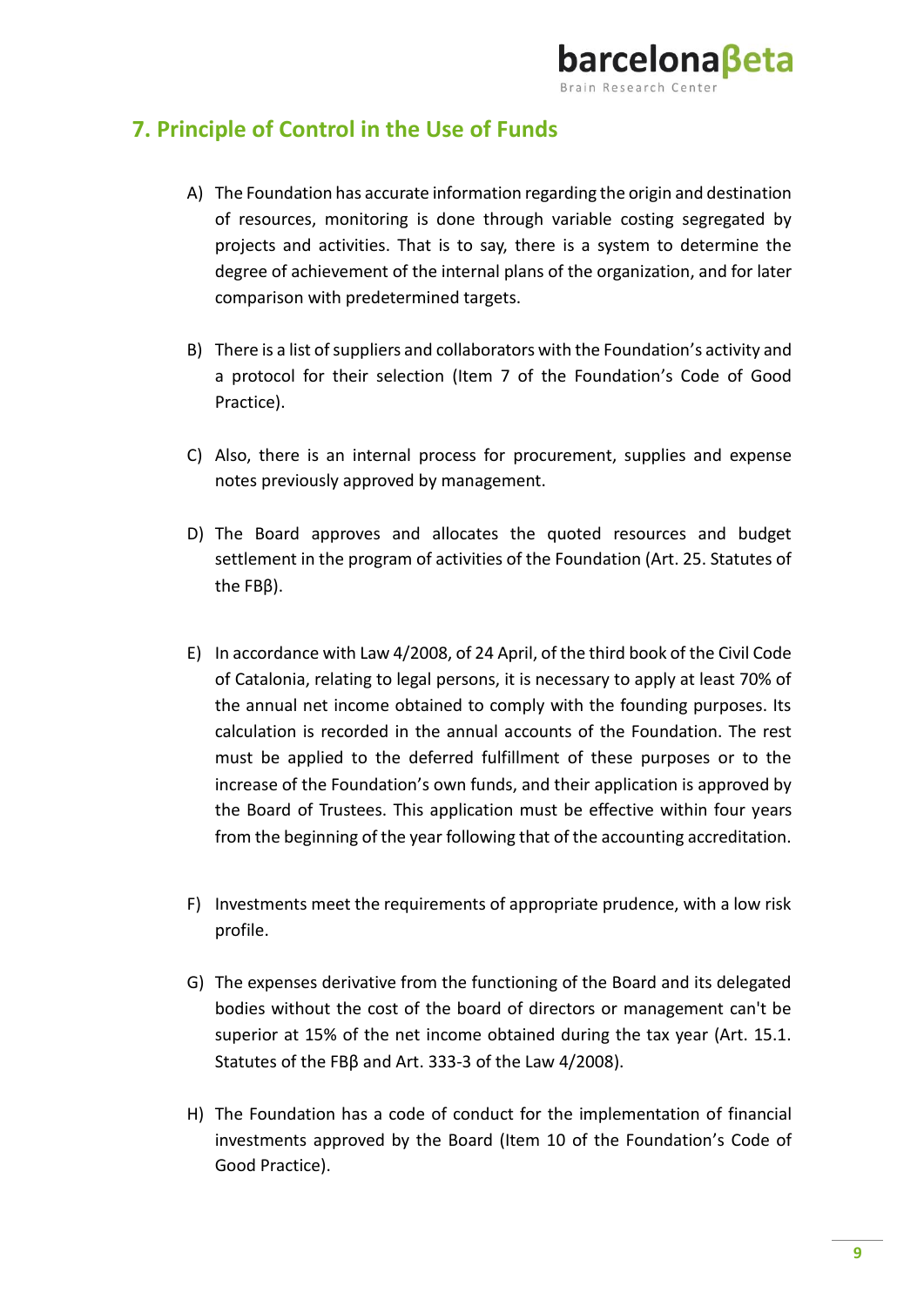

I) The Foundation respects the wishes of donors and has established monitoring systems for the funds received for specific purposes (Item 3.5 of the Foundation's Code of Good Practice).

## <span id="page-9-0"></span>**8. Principle of Submission of Annual Accounts and Compliance with Legal Obligations**

- A) The institution is up to date with its legal, tax, fiscal and Social Security obligations.
- B) Annual accounts are submitted to the Foundations Protectorate of the "Departament de Justícia de la Generalitat de Catalunya", through which access to this information is made public.

#### <span id="page-9-1"></span>**9. Principle of Promotion of Volunteering**

- A) The Foundation promotes the participation of volunteers in its activities and projects which can be informative of the Foundation's activity, Alzheimer's disease or fundraising activities.
- B) The Foundation has different information and/or training plans for volunteers in which the knowledge of the volunteer about the mission and operation of the Foundation is reinforced, as well as the purpose of the event and the importance of its participation in the event.
- C) For the proper functioning of the volunteers, a joint insurance is available for the participating volunteers.
- D) Finally, the volunteers and the Foundation must sign a commitment document setting out the rights and duties of both parties, in accordance with the criteria established in Law 25/2015, of 30 July, on volunteering and of fostering associationism.